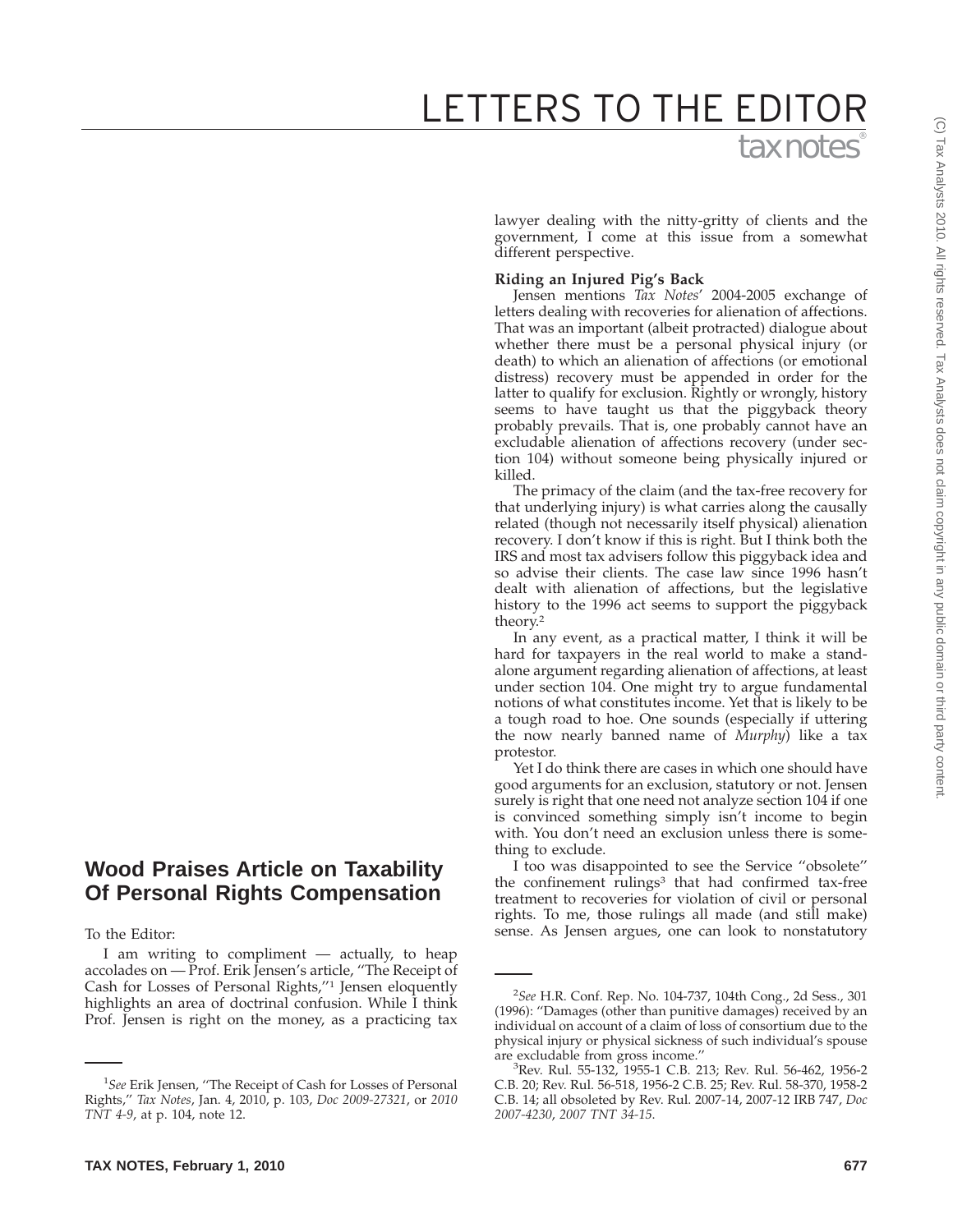#### **COMMENTARY / LETTERS TO THE EDITOR**

possibilities, including the general welfare exception. However, as the general welfare exception can apply only to certain governmental payments,<sup>4</sup> recoveries for civil or personal rights from nongovernmental entities would have to look elsewhere.

That brings us to the heart of Jensen's argument: that the amendments to section 104(a)(2) do not themselves mandate the Service ''obsoleting'' the confinement rulings. As the Service didn't originally refer to section 104 (or its predecessor statute) in the confinement rulings, $5$ perhaps Jensen is right that there was no reason (at least under section 104) for the Service to obsolete them after 1996. However, I had understood that the Service *did* expressly consider the 1996 amendments to wipe away the theory of those rulings.<sup>6</sup>

### **False Imprisonment and Metaphysics of Harm**

Most of my contact with the obsoleted confinement authorities comes from examining how recoveries for wrongful imprisonment should be treated post-1996. I have argued they should be tax-free, even if the jailers leave no bruises.<sup>7</sup> To be deprived of your right to move about is physical by its very nature and observably so. The unlawful context of such imprisonment creates an injury. Under piggyback nomenclature, the injury caused by unlawful confinement can lead to emotional distress.

### **Healing the Bruise**

Of course, the ''bruise ruling''8 suggests there must be a physical striking of the plaintiff and observable bodily harm for an award to be excludible under section 104. Headaches, stomachaches, and insomnia, commonly experienced by those in stressful situations, are not sufficiently physical to give rise to an exclusion. But the deprivation of an individual's physical liberty might be *presumed* to cause a personal physical injury.

The Tax Court had an opportunity to address this in *Stadnyk v. Commissioner*, although axiomatically, bad facts make bad law.9 Mrs. Stadnyk placed a stop payment order on a check she wrote for a car purchase. Because her bank erroneously stamped the check ''NSF'' (insufficient funds), Mrs. Stadnyk was arrested and detained for eight hours. She sued for such false imprisonment and received a \$50,000 settlement.

The Tax Court distinguished physical restraint from physical injury, finding this false imprisonment to be *without* personal physical injury. Broadly stating that physical restraint and physical detention are *never* physical injuries, the *Stadnyk* court found injury from false imprisonment to be largely mental. That meant taxable.

*Stadnyk* is only a memorandum case, and thus nonprecedential.10 It involved a few hours of confinement by gentle jailors, not a decade of hard time. Thus, the Tax Court understandably failed to address the physicality of unlawful confinement.

### **Presumed Innocent**

Occasionally, the Service has issued enlightened guidance addressing the post-1996 physical injury requirement. For example, ILM 200809001 (Nov. 27, 2007), *Doc 2008-4372*, *2008 TNT 42-21* (deftly written by Mike Montemurro) is very helpful, ruling that in certain limited circumstances, physical injuries (or observable bodily harm evidencing them) can be *presumed*. It describes a sex abuse recovery from an organization that failed to prevent the abuse. Substantial time elapsed between the alleged tort and the settlement. The plaintiff still struggled with the trauma from the tort, though the continuing trauma was entirely psychological in nature.

Because of the passage of time, the legal memorandum acknowledges the difficulty the plaintiff would have in establishing his physical injuries. The legal memorandum concludes that the Service can *presume* the settlement was for personal physical injuries, and the damages for emotional distress were attributable to the physical injuries. That meant all the damages were excludable under section 104.11 Of course, the Service stopped short of saying that the section 104 exclusion could apply *even if there was no personal physical injury*.

However, it was willing to *presume* there was observable bodily harm. The Service might reasonably apply this same analysis to (serious long-term cases of) false imprisonment. Just as ILM 200809001 presumes physical harm despite the passage of time, so the Service might presume physical harm to an individual imprisoned for many years, on account of unlawful confinement alone.

#### **Remembrance of Things** *Murphy*

All of this brings me back to *Murphy*. <sup>12</sup> I agree with Jensen that we should not forget *Murphy*. Not even *Murphy I*, <sup>13</sup> which as Jensen says, we are supposed to

<sup>4</sup> *See* Robert W. Wood, ''Updating General Welfare Exception Authorities,'' *Tax Notes*, June 22, 2009, p. 1443, *Doc 2009-11813*, or 2009 TNT 118-6.

*See, e.g.*, Rev. Rul. 55-132: Payments ''received by a 'Prisoner of War' from the United States Government are in the nature of reimbursement for the loss of personal rights and are not includible in the gross income of such individual for Federal income tax purposes."

*See* Wood, ''Are False Imprisonment Recoveries Taxable?'' *Tax Notes*, Apr. 21, 2008, p. 279, *Doc 2008-7149*, or *2008 TNT 78-28*, at p. 287, note 86, where I wrote that although the IRS does not publish reasons for an obsolescence, I understand from IRS personnel who were involved in this obsolescence that the IRS considered the rulings no longer valid in light of the 1996

changes to section 104.<br><sup>7</sup>Id. at 279; and Wood, "Why False Imprisonment Recoveries Should Not Be Taxable,'' *Tax Notes*, June 8, 2009, p. 1217, *Doc 2009-10767*, or *2009 TNT 108-10*. <sup>8</sup>

LTR 200041022 (July 17, 2000), *Doc 2000-26382*, *2000 TNT 201-10*. <sup>9</sup>

T.C. Memo. 2008-289, *Doc 2008-27001*, *2008 TNT 247-10*.

<sup>10</sup>*See Nico v. Commissioner*, 67 T.C. 647, 654 (1977), *aff'd in part,*

*rev'd in part on other grounds*, 565 F.2d 1234 (2d Cir. 1977).<br><sup>11</sup>For further discussion, see Wood, "IRS Allows Damages Exclusion Without Proof of Physical Harm,'' *Tax Notes*, Mar. 31,

<sup>2008,</sup> p. 1388, *Doc 2008-5734*, or *2008 TNT 63-31*. 12493 F.3d 170 (D.C. Cir. 2007), *Doc 2007-15777*, *2007 TNT*

*<sup>129-4</sup>*. 13460 F.3d 79 (D.C. Cir. 2006), *vacated*, 493 F.3d 170 (D.C. Cir. 2007).